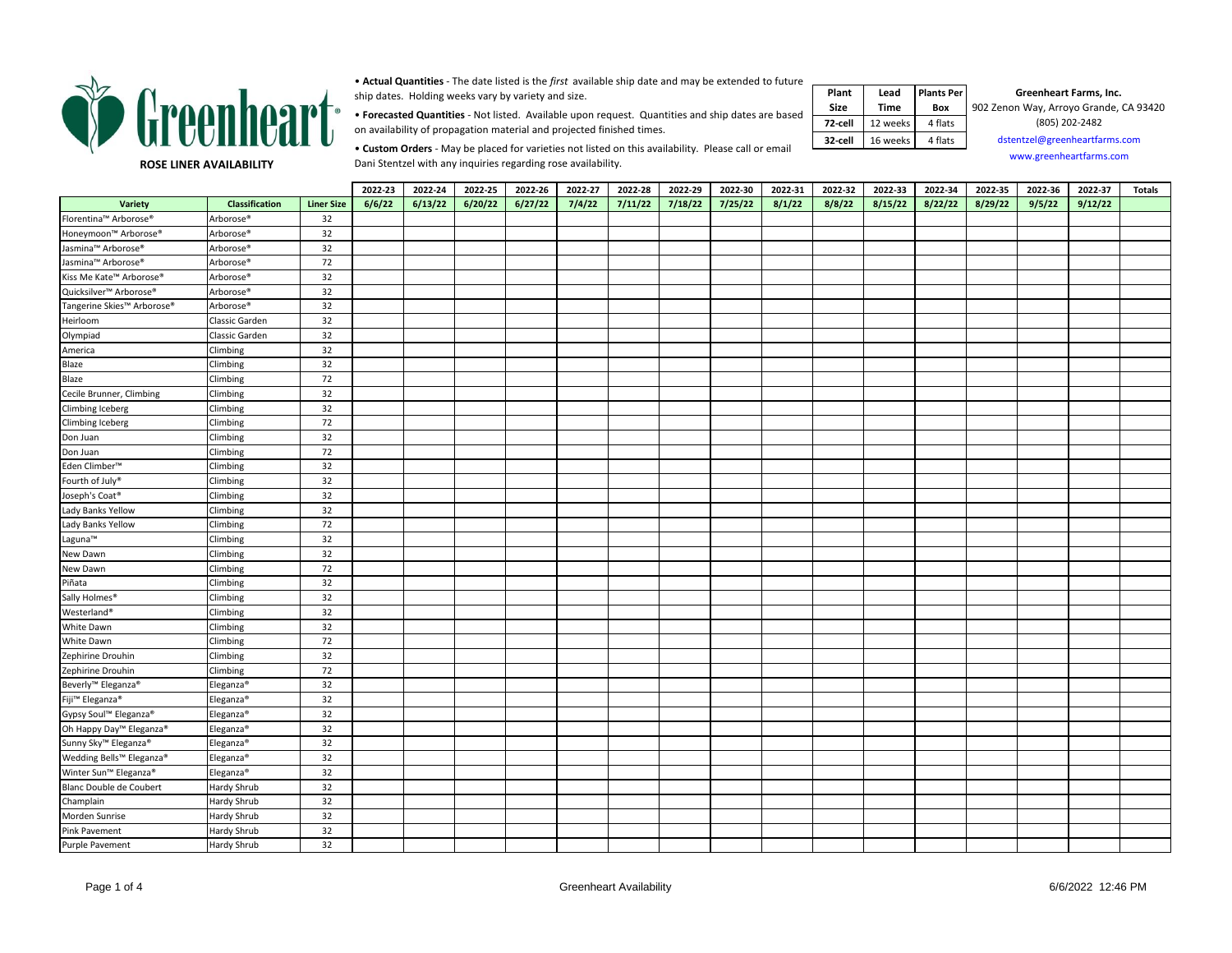|                                             |                         |                   | 2022-23 | 2022-24 | 2022-25 | 2022-26 | 2022-27 | 2022-28 | 2022-29 | 2022-30 | 2022-31 | 2022-32 | 2022-33 | 2022-34 | 2022-35 | 2022-36 | 2022-37 | <b>Totals</b> |
|---------------------------------------------|-------------------------|-------------------|---------|---------|---------|---------|---------|---------|---------|---------|---------|---------|---------|---------|---------|---------|---------|---------------|
| Variety                                     | Classification          | <b>Liner Size</b> | 6/6/22  | 6/13/22 | 6/20/22 | 6/27/22 | 7/4/22  | 7/11/22 | 7/18/22 | 7/25/22 | 8/1/22  | 8/8/22  | 8/15/22 | 8/22/22 | 8/29/22 | 9/5/22  | 9/12/22 |               |
| Snow Pavement                               | Hardy Shrub             | 32                |         |         |         |         |         |         |         |         |         |         |         |         |         |         |         |               |
| Firecracker™ Kolorscape®                    | Kolorscape®             | 32                |         |         |         |         |         |         |         |         |         |         |         |         |         |         |         |               |
| Firecracker™ Kolorscape <sup>®</sup>        | Kolorscape <sup>®</sup> | 72                |         |         |         |         |         |         |         |         |         |         |         |         |         |         |         |               |
| Flamingo <sup>™</sup> Kolorscape®           | Kolorscape®             | 32                |         |         |         |         |         |         |         |         |         |         |         |         |         |         |         |               |
| Flamingo <sup>™</sup> Kolorscape®           | Kolorscape <sup>®</sup> | 72                |         |         |         |         |         |         |         |         |         |         |         |         |         |         |         |               |
| Kardinal™ Kolorscape®                       | Kolorscape <sup>®</sup> | 32                |         |         |         |         |         |         |         |         |         |         |         |         |         |         |         |               |
| Kardinal™ Kolorscape®                       | Kolorscape®             | 72                |         |         |         |         |         |         |         |         |         |         |         |         |         |         |         |               |
| Lemon Fizz™ Kolorscape <sup>®</sup>         | Kolorscape®             | 32                |         |         |         |         |         |         |         |         |         |         |         |         |         |         |         |               |
| Lemon Fizz™ Kolorscape®                     | Kolorscape <sup>®</sup> | 72                |         |         |         |         |         |         |         |         |         |         |         |         |         |         |         |               |
| Milano <sup>™</sup> Kolorscape <sup>®</sup> | Kolorscape <sup>®</sup> | 32                |         |         |         |         |         |         |         |         |         |         |         |         |         |         |         |               |
| Milano <sup>™</sup> Kolorscape <sup>®</sup> | Kolorscape®             | 72                |         |         |         |         |         |         |         |         |         |         |         |         |         |         |         |               |
| Bonica™                                     | Landscape               | 32                |         |         |         |         |         |         |         |         |         |         |         |         |         |         |         |               |
| Carefree Wonder <sup>™</sup>                | Landscape               | 32                |         |         |         |         |         |         |         |         |         |         |         |         |         |         |         |               |
| Sea Foam®                                   | Landscape               | 32                |         |         |         |         |         |         |         |         |         |         |         |         |         |         |         |               |
| Sevillana™                                  | Landscape               | 32                |         |         |         |         |         |         |         |         |         |         |         |         |         |         |         |               |
| The Fairy                                   | Landscape               | 32                |         |         |         |         |         |         |         |         |         |         |         |         |         |         |         |               |
| White Meidiland®                            | Landscape               | 32                |         |         |         |         |         |         |         |         |         |         |         |         |         |         |         |               |
| Bliss™ Parfuma®                             | Parfuma <sup>®</sup>    | 32                |         |         |         |         |         |         |         |         |         |         |         |         |         |         |         |               |
| Earth Angel™ Parfuma®                       | Parfuma <sup>®</sup>    | 32                |         |         |         |         |         |         |         |         |         |         |         |         |         |         |         |               |
| Summer Romance™ Parfuma®                    | Parfuma <sup>®</sup>    | 32                |         |         |         |         |         |         |         |         |         |         |         |         |         |         |         |               |
| <b>Belinda's Dream</b>                      | Shrub                   | 32                |         |         |         |         |         |         |         |         |         |         |         |         |         |         |         |               |
| <b>Brilliant Pink Iceberg</b>               | Shrub                   | 32                |         |         |         |         |         |         |         |         |         |         |         |         |         |         |         |               |
| <b>Brilliant Pink Iceberg</b>               | Shrub                   | 72                |         |         |         |         |         |         |         |         |         |         |         |         |         |         |         |               |
| <b>Burgundy Iceberg</b>                     | Shrub                   | 32                |         |         |         |         |         |         |         |         |         |         |         |         |         |         |         |               |
| <b>Burgundy Iceberg</b>                     | Shrub                   | 72                |         |         |         |         |         |         |         |         |         |         |         |         |         |         |         |               |
| Cinco de Mayo™                              | Shrub                   | 32                |         |         |         |         |         |         |         |         |         |         |         |         |         |         |         |               |
| Deja Blu®                                   | Shrub                   | 32                |         |         |         |         |         |         |         |         |         |         |         |         |         |         |         |               |
| Easy Going™                                 | Shrub                   | 32                |         |         |         |         |         |         |         |         |         |         |         |         |         |         |         |               |
| Easy Going™                                 | Shrub                   | 72                |         |         |         |         |         |         |         |         |         |         |         |         |         |         |         |               |
| First Impression®                           | Shrub                   | 32                |         |         |         |         |         |         |         |         |         |         |         |         |         |         |         |               |
| Flawless™                                   | Shrub                   | 32                |         |         |         |         |         |         |         |         |         |         |         |         |         |         |         |               |
| Flawless <sup>™</sup>                       | Shrub                   | 72                |         |         |         |         |         |         |         |         |         |         |         |         |         |         |         |               |
| Hot Cocoa™                                  | Shrub                   | 32                |         |         |         |         |         |         |         |         |         |         |         |         |         |         |         |               |
| Iceberg                                     | Shrub                   | 32                |         |         |         |         |         |         |         |         |         |         |         |         |         |         |         |               |
| Iceberg                                     | Shrub                   | 72                |         |         |         |         |         |         |         |         |         |         |         |         |         |         |         |               |
| Julia Child™                                | Shrub                   | 32                |         |         |         |         |         |         |         |         |         |         |         |         |         |         |         |               |
| Julia Child™                                | Shrub                   | 72                |         |         |         |         |         |         |         |         |         |         |         |         |         |         |         |               |
| Liberty Bell™                               | Shrub                   | 32                |         |         |         |         |         |         |         |         |         |         |         |         |         |         |         |               |
| Liberty Bell <sup>™</sup>                   | Shrub                   | 72                |         |         |         |         |         |         |         |         |         |         |         |         |         |         |         |               |
| Livin' Easy™                                | Shrub                   | 32                |         |         |         |         |         |         |         |         |         |         |         |         |         |         |         |               |
| Livin' Easy™                                | Shrub                   | 72                |         |         |         |         |         |         |         |         |         |         |         |         |         |         |         |               |
| Mutabilis                                   | Shrub                   | 32                |         |         |         |         |         |         |         |         |         |         |         |         |         |         |         |               |
| Mutabilis                                   | Shrub                   | 72                |         |         |         |         |         |         |         |         |         |         |         |         |         |         |         |               |
| Nearly Wild                                 | Shrub                   | 32                |         |         |         |         |         |         |         |         |         |         |         |         |         |         |         |               |
| <b>Red Ribbons</b>                          | Shrub                   | 32                |         |         |         |         |         |         |         |         |         |         |         |         |         |         |         |               |
| Red Ribbons                                 | Shrub                   | 72                |         |         |         |         |         |         |         |         |         |         |         |         |         |         |         |               |
| Sun Flare                                   | Shrub                   | 32                |         |         |         |         |         |         |         |         |         |         |         |         |         |         |         |               |
| Crazy Love™ Sunbelt®                        | Sunbelt <sup>®</sup>    | 32                |         |         |         |         |         |         |         |         |         |         |         |         |         |         |         |               |
| Crazy Love™ Sunbelt®                        | Sunbelt <sup>®</sup>    | 72                |         |         |         |         |         |         |         |         |         |         |         |         |         |         |         |               |
| Desmond Tutu™ Sunbelt <sup>®</sup>          | Sunbelt <sup>®</sup>    | 32                |         |         |         |         |         |         |         |         |         |         |         |         |         |         |         |               |
| Desmond Tutu™ Sunbelt <sup>®</sup>          | Sunbelt <sup>®</sup>    | 72                |         |         |         |         |         |         |         |         |         |         |         |         |         |         |         |               |
| Plum Perfect™ Sunbelt®                      | Sunbelt <sup>®</sup>    | 32                |         |         |         |         |         |         |         |         |         |         |         |         |         |         |         |               |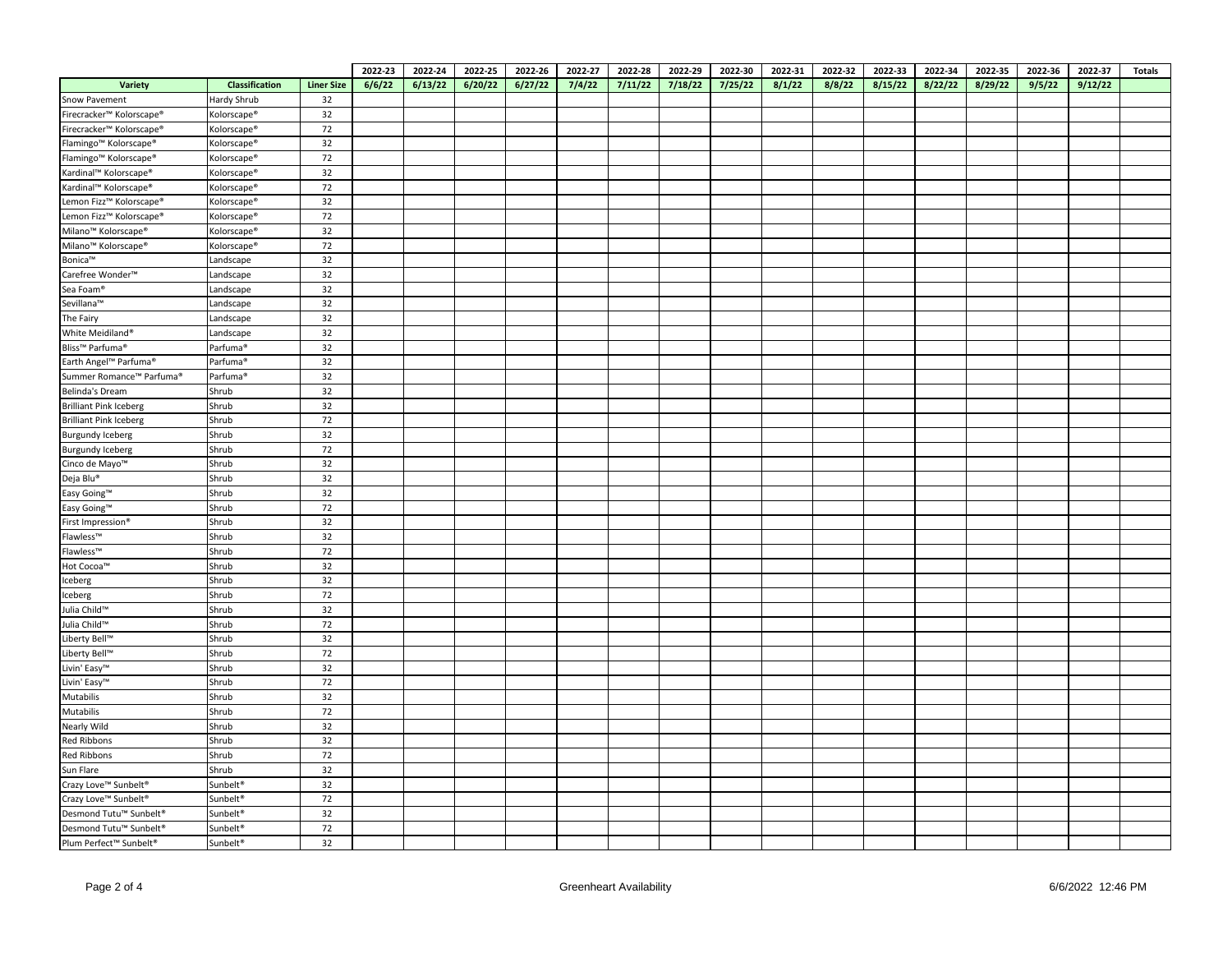|                                                                         |                                  |                   | 2022-23 | 2022-24 | 2022-25 | 2022-26 | 2022-27 | 2022-28 | 2022-29 | 2022-30 | 2022-31 | 2022-32 | 2022-33 | 2022-34 | 2022-35 | 2022-36 | 2022-37 | <b>Totals</b> |
|-------------------------------------------------------------------------|----------------------------------|-------------------|---------|---------|---------|---------|---------|---------|---------|---------|---------|---------|---------|---------|---------|---------|---------|---------------|
| Variety                                                                 | Classification                   | <b>Liner Size</b> | 6/6/22  | 6/13/22 | 6/20/22 | 6/27/22 | 7/4/22  | 7/11/22 | 7/18/22 | 7/25/22 | 8/1/22  | 8/8/22  | 8/15/22 | 8/22/22 | 8/29/22 | 9/5/22  | 9/12/22 |               |
| Plum Perfect™ Sunbelt <sup>®</sup>                                      | Sunbelt <sup>®</sup>             | 72                |         |         |         |         |         |         |         |         |         |         |         |         |         |         |         |               |
| Savannah™ Sunbelt®                                                      | Sunbelt <sup>®</sup>             | 32                |         |         |         |         |         |         |         |         |         |         |         |         |         |         |         |               |
| Savannah™ Sunbelt®                                                      | Sunbelt <sup>®</sup>             | 72                |         |         |         |         |         |         |         |         |         |         |         |         |         |         |         |               |
| Sierra Lady <sup>™</sup> Sunbelt <sup>®</sup>                           | Sunbelt <sup>®</sup>             | 32                |         |         |         |         |         |         |         |         |         |         |         |         |         |         |         |               |
| Sierra Lady <sup>™</sup> Sunbelt <sup>®</sup>                           | Sunbelt <sup>®</sup>             | 72                |         |         |         |         |         |         |         |         |         |         |         |         |         |         |         |               |
| Soul Sister <sup>™</sup> Sunbelt <sup>®</sup>                           | Sunbelt®                         | 32                |         |         |         |         |         |         |         |         |         |         |         |         |         |         |         |               |
| Soul Sister <sup>™</sup> Sunbelt®                                       | Sunbelt <sup>®</sup>             | 72                |         |         |         |         |         |         |         |         |         |         |         |         |         |         |         |               |
| South Africa® Sunbelt®                                                  | Sunbelt <sup>®</sup>             | 32                |         |         |         |         |         |         |         |         |         |         |         |         |         |         |         |               |
| South Africa® Sunbelt®                                                  | Sunbelt <sup>®</sup>             | 72                |         |         |         |         |         |         |         |         |         |         |         |         |         |         |         |               |
| Tupelo Honey™ Sunbelt <sup>®</sup>                                      | Sunbelt <sup>®</sup>             | 32                |         |         |         |         |         |         |         |         |         |         |         |         |         |         |         |               |
| Tupelo Honey <sup>™</sup> Sunbelt <sup>®</sup>                          | Sunbelt <sup>®</sup>             | 72                |         |         |         |         |         |         |         |         |         |         |         |         |         |         |         |               |
| Amber Sunblaze®                                                         | Sunblaze®                        | 32                |         |         |         |         |         |         |         |         |         |         |         |         |         |         |         |               |
| Amber Sunblaze®                                                         | Sunblaze <sup>®</sup>            | 72                |         |         |         |         |         |         |         |         |         |         |         |         |         |         |         |               |
| Autumn Sunblaze®                                                        | Sunblaze®                        | 32                |         |         |         |         |         |         |         |         |         |         |         |         |         |         |         |               |
| Autumn Sunblaze®                                                        | Sunblaze $^\circ$                | 72                |         |         |         |         |         |         |         |         |         |         |         |         |         |         |         |               |
| Baby Paradise™ Sunblaze®                                                | Sunblaze <sup>®</sup>            | 32                |         |         |         |         |         |         |         |         |         |         |         |         |         |         |         |               |
| Baby Paradise™ Sunblaze®                                                | Sunblaze <sup>®</sup>            | 72                |         |         |         |         |         |         |         |         |         |         |         |         |         |         |         |               |
| Bridal Sunblaze®                                                        | Sunblaze®                        | 32                |         |         |         |         |         |         |         |         |         |         |         |         |         |         |         |               |
| Bridal Sunblaze <sup>®</sup>                                            | Sunblaze <sup>®</sup>            | 72                |         |         |         |         |         |         |         |         |         |         |         |         |         |         |         |               |
| Candy Sunblaze®                                                         | Sunblaze <sup>®</sup>            | 32                |         |         |         |         |         |         |         |         |         |         |         |         |         |         |         |               |
| Candy Sunblaze®                                                         | Sunblaze <sup>®</sup>            | 72                |         |         |         |         |         |         |         |         |         |         |         |         |         |         |         |               |
| Cherry Sunblaze®                                                        | Sunblaze®                        | 32                |         |         |         |         |         |         |         |         |         |         |         |         |         |         |         |               |
| Cherry Sunblaze®                                                        | Sunblaze®                        | 72                |         |         |         |         |         |         |         |         |         |         |         |         |         |         |         |               |
| Debut Sunblaze <sup>®</sup>                                             | Sunblaze <sup>®</sup>            | 32                |         |         |         |         |         |         |         |         |         |         |         |         |         |         |         |               |
| Debut Sunblaze®                                                         | Sunblaze <sup>®</sup>            | 72                |         |         |         |         |         |         |         |         |         |         |         |         |         |         |         |               |
| Golden Sunblaze <sup>®</sup>                                            | Sunblaze <sup>®</sup>            | 32                |         |         |         |         |         |         |         |         |         |         |         |         |         |         |         |               |
| Golden Sunblaze®                                                        | Sunblaze®                        | 72                |         |         |         |         |         |         |         |         |         |         |         |         |         |         |         |               |
| Mandarin Sunblaze®                                                      | Sunblaze <sup>®</sup>            | 32                |         |         |         |         |         |         |         |         |         |         |         |         |         |         |         |               |
| Mandarin Sunblaze <sup>®</sup>                                          | Sunblaze <sup>®</sup>            | 72                |         |         |         |         |         |         |         |         |         |         |         |         |         |         |         |               |
| Pink Sunblaze®                                                          | Sunblaze <sup>®</sup>            | 32                |         |         |         |         |         |         |         |         |         |         |         |         |         |         |         |               |
| Rainbow Sunblaze <sup>®</sup>                                           | Sunblaze®                        | 32                |         |         |         |         |         |         |         |         |         |         |         |         |         |         |         |               |
| Rainbow Sunblaze®                                                       | Sunblaze®                        | 72                |         |         |         |         |         |         |         |         |         |         |         |         |         |         |         |               |
| Red Sunblaze®                                                           | Sunblaze®                        | 32                |         |         |         |         |         |         |         |         |         |         |         |         |         |         |         |               |
| Red Sunblaze®                                                           | Sunblaze <sup>®</sup>            | 72                |         |         |         |         |         |         |         |         |         |         |         |         |         |         |         |               |
| Salmon Sunblaze <sup>®</sup>                                            | Sunblaze <sup>®</sup>            | 32                |         |         |         |         |         |         |         |         |         |         |         |         |         |         |         |               |
| Salmon Sunblaze <sup>®</sup>                                            | Sunblaze®                        | 72                |         |         |         |         |         |         |         |         |         |         |         |         |         |         |         |               |
| Sweet Sunblaze®                                                         | Sunblaze <sup>®</sup>            | 32                |         |         |         |         |         |         |         |         |         |         |         |         |         |         |         |               |
| Sweet Sunblaze®                                                         | Sunblaze®                        | 72                |         |         |         |         |         |         |         |         |         |         |         |         |         |         |         |               |
| Yellow Sunblaze®                                                        | Sunblaze <sup>®</sup>            | 32                |         |         |         |         |         |         |         |         |         |         |         |         |         |         |         |               |
| Yellow Sunblaze®                                                        | Sunblaze®                        | 72                |         |         |         |         |         |         |         |         |         |         |         |         |         |         |         |               |
| Brilliant™ Veranda®                                                     | Veranda®                         | 32                |         |         |         |         |         |         |         |         |         |         |         |         |         |         |         |               |
| Brilliant™ Veranda <sup>®</sup>                                         | Veranda <sup>®</sup>             | 72                |         |         |         |         |         |         |         |         |         |         |         |         |         |         |         |               |
| Cream™ Veranda®                                                         | Veranda <sup>®</sup>             | 32                |         |         |         |         |         |         |         |         |         |         |         |         |         |         |         |               |
|                                                                         |                                  | 72                |         |         |         |         |         |         |         |         |         |         |         |         |         |         |         |               |
| Cream™ Veranda <sup>®</sup><br>Fiesta <sup>™</sup> Veranda <sup>®</sup> | Veranda <sup>®</sup>             |                   |         |         |         |         |         |         |         |         |         |         |         |         |         |         |         |               |
| Fiesta <sup>™</sup> Veranda <sup>®</sup>                                | Veranda <sup>®</sup><br>Veranda® | 32<br>72          |         |         |         |         |         |         |         |         |         |         |         |         |         |         |         |               |
|                                                                         |                                  | 32                |         |         |         |         |         |         |         |         |         |         |         |         |         |         |         |               |
| Jolie™ Veranda <sup>®</sup>                                             | Veranda <sup>®</sup>             | 72                |         |         |         |         |         |         |         |         |         |         |         |         |         |         |         |               |
| Jolie <sup>™</sup> Veranda <sup>®</sup>                                 | Veranda <sup>®</sup>             |                   |         |         |         |         |         |         |         |         |         |         |         |         |         |         |         |               |
| Lavender™ Veranda®                                                      | Veranda <sup>®</sup>             | 32<br>72          |         |         |         |         |         |         |         |         |         |         |         |         |         |         |         |               |
| Lavender™ Veranda <sup>®</sup>                                          | Veranda®                         |                   |         |         |         |         |         |         |         |         |         |         |         |         |         |         |         |               |
| Mango <sup>™</sup> Veranda®                                             | Veranda <sup>®</sup>             | 32                |         |         |         |         |         |         |         |         |         |         |         |         |         |         |         |               |
| Mango <sup>™</sup> Veranda <sup>®</sup>                                 | Veranda <sup>®</sup>             | 72                |         |         |         |         |         |         |         |         |         |         |         |         |         |         |         |               |